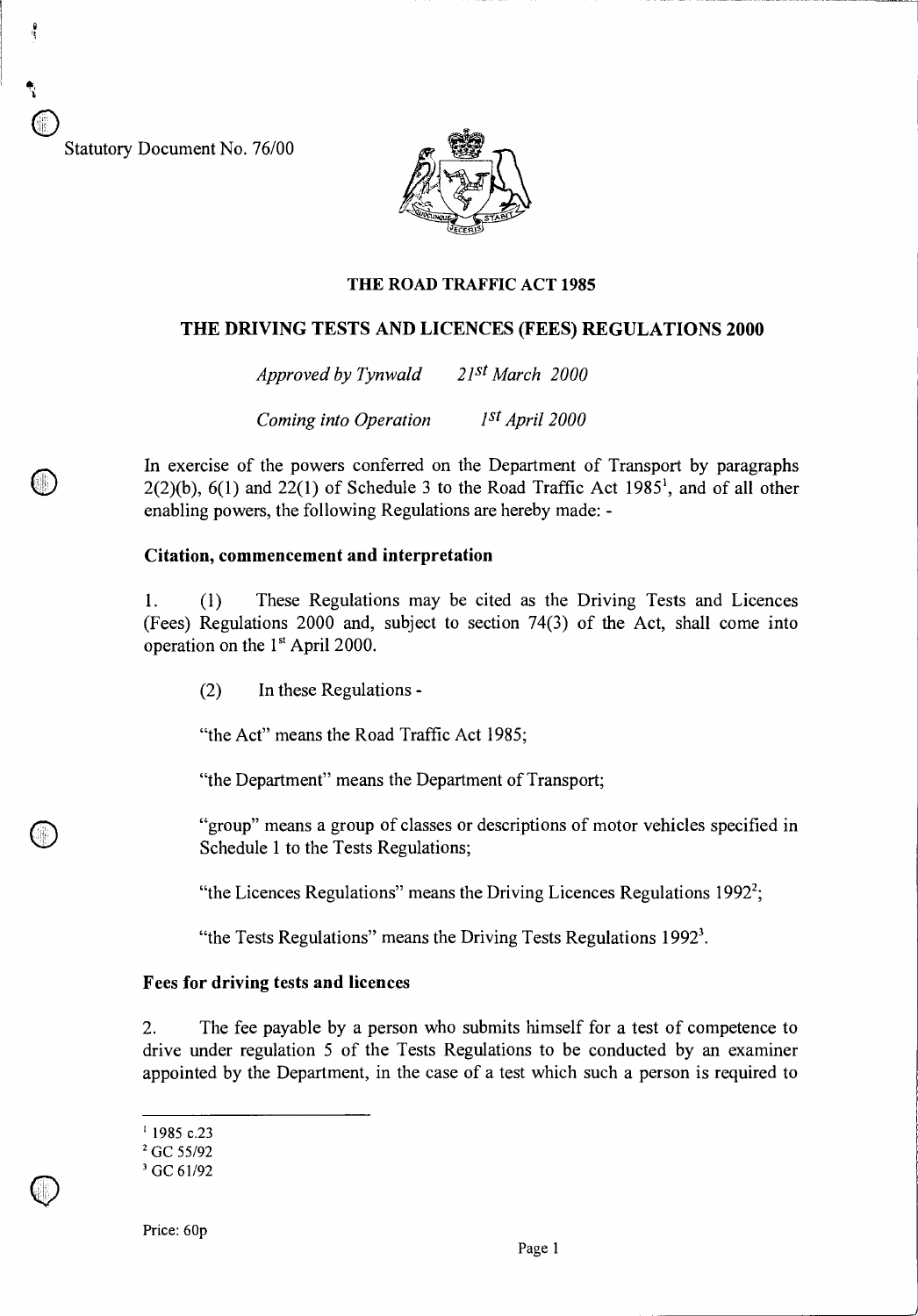pass before a full licence can be granted to him authorising him to drive a motor vehicle within a group specified in column 1 of Schedule 1, is either

- (a) the fee specified in column 3 of that Schedule
	- (i) if the test is to be conducted on a Saturday or Sunday;
	- (ii)if the test is to be conducted on any other day and is to commence before 8 am or after 6 pm;

b

• I

**•** 

**e** 

(b) the fee specified in column 2 of that Schedule, in any other case.

3. On an application for a licence to drive a motor vehicle under Part I of Schedule 3 to the Act, there shall be paid the appropriate fee specified in Schedule 2, subject to any appropriate abatement there specified.

# **Revocations**

4. The Driving Tests (Fees) Regulations 1991<sup>4</sup> and the Driving Licences (Fees) (No.2) Regulations  $1992<sup>5</sup>$  are hereby revoked.

<sup>4</sup>GC 307/91

<sup>&</sup>lt;sup>5</sup> GC 70/92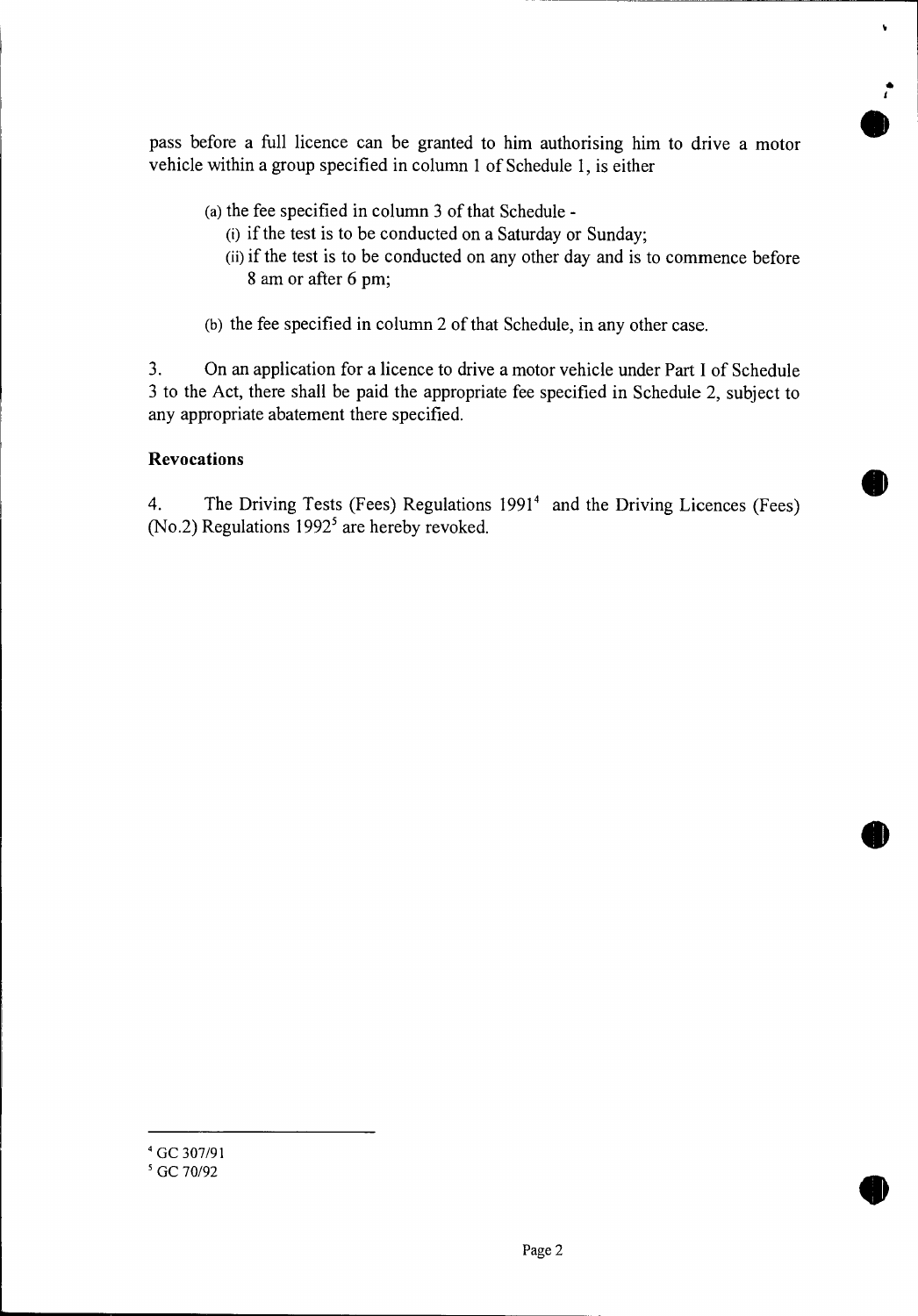# **SCHEDULE 1**

 $\bullet$ 

 $\mathcal{L}^{(1)}$  .

# **FEES FOR DRIVING TESTS**

| Column 1                                                                                                              | Column 2                          | Column 3                          |
|-----------------------------------------------------------------------------------------------------------------------|-----------------------------------|-----------------------------------|
| <b>Groups</b>                                                                                                         | Fees $(f)$<br>Between 8am and 6pm | Fees $(E)$<br>Between 6pm and 8am |
|                                                                                                                       | weekdays                          | or at weekends                    |
| C or D (large or medium goods or<br>passenger vehicles)<br>(including C1, D1, C1 + E, D1 + E, C +<br>$E$ or $D + E$ ) | 29                                | 37                                |
|                                                                                                                       |                                   |                                   |
| A (motor bicycles)<br>(including A1)                                                                                  | 23                                | 32                                |
| P (moped)                                                                                                             |                                   |                                   |
| K (mowing machines or pedestrian-<br>controlled vehicles)                                                             | 5                                 | 5                                 |
| <b>B1</b> (invalid carriages)                                                                                         | nil                               | nil                               |
| All other groups                                                                                                      | 19                                | 24                                |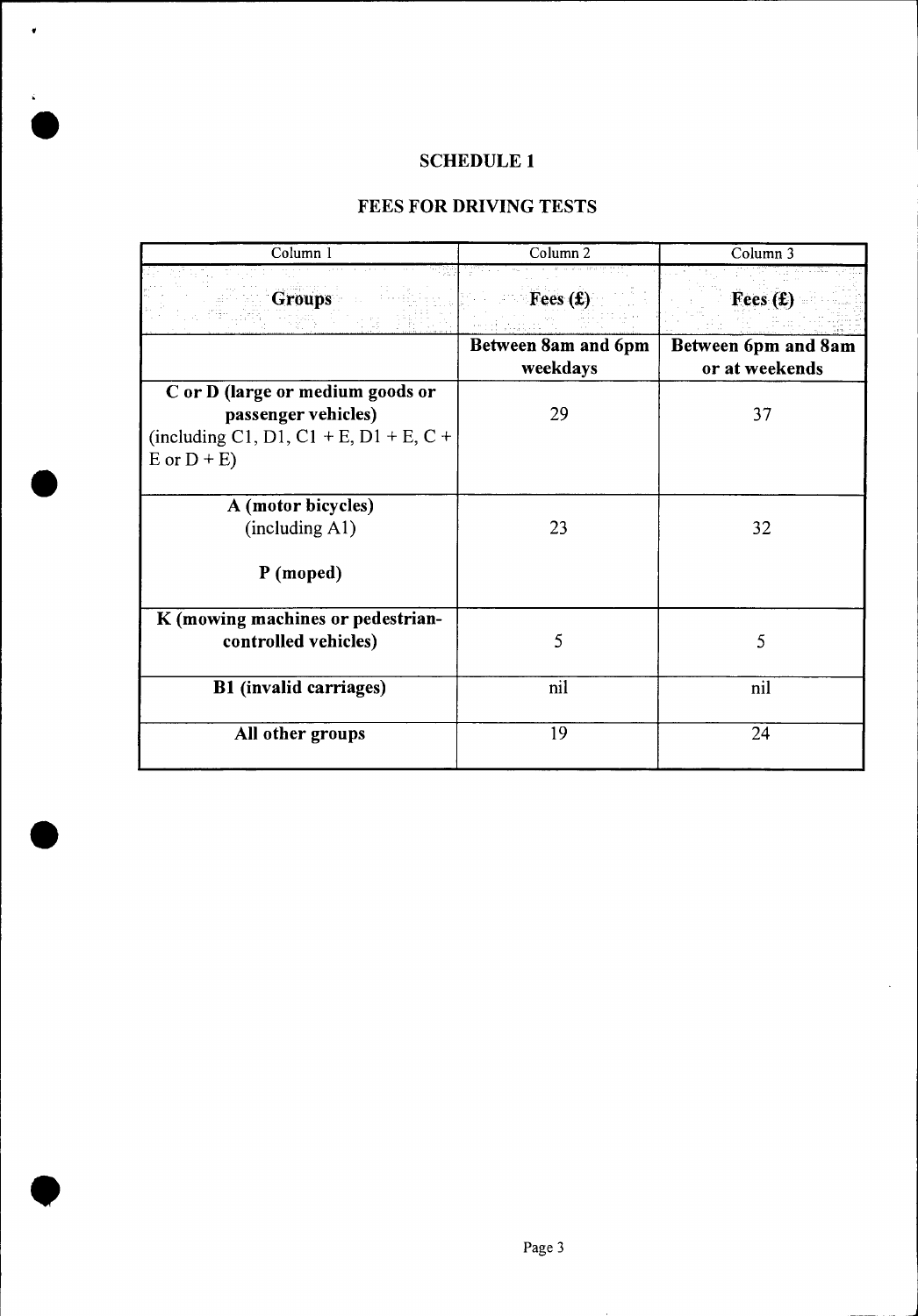### **SCHEDULE 2**

## **FEES FOR DRIVING LICENCES**

| <b>Types of Licence</b>                                                 |    |
|-------------------------------------------------------------------------|----|
| Provisional                                                             | 6  |
| Licence other than a provisional licence<br>(except as specified below) | 16 |
| Licence granted in exchange for a subsisting<br>licence                 | 6  |
| Licence granted in the place of a licence lost or<br>defaced            | 6  |

In the case of a licence to be granted to a person over 65 years of age, the fee of £16 shall be abated by £1.60 for each complete year by which the term of the licence, as required by paragraph 7(1) (a) or (b) or Schedule 3 to the Act, is reduced below 10 years, subject to a minimum fee of £6.00.

The above abatement does not apply where the term of the licence is limited in accordance with paragraph 7 (1) (b) because the person appears to be suffering from a relevant disability.

Made 3<sup>nd</sup> February 2 2000 2ru

Minister for Transport

**•**